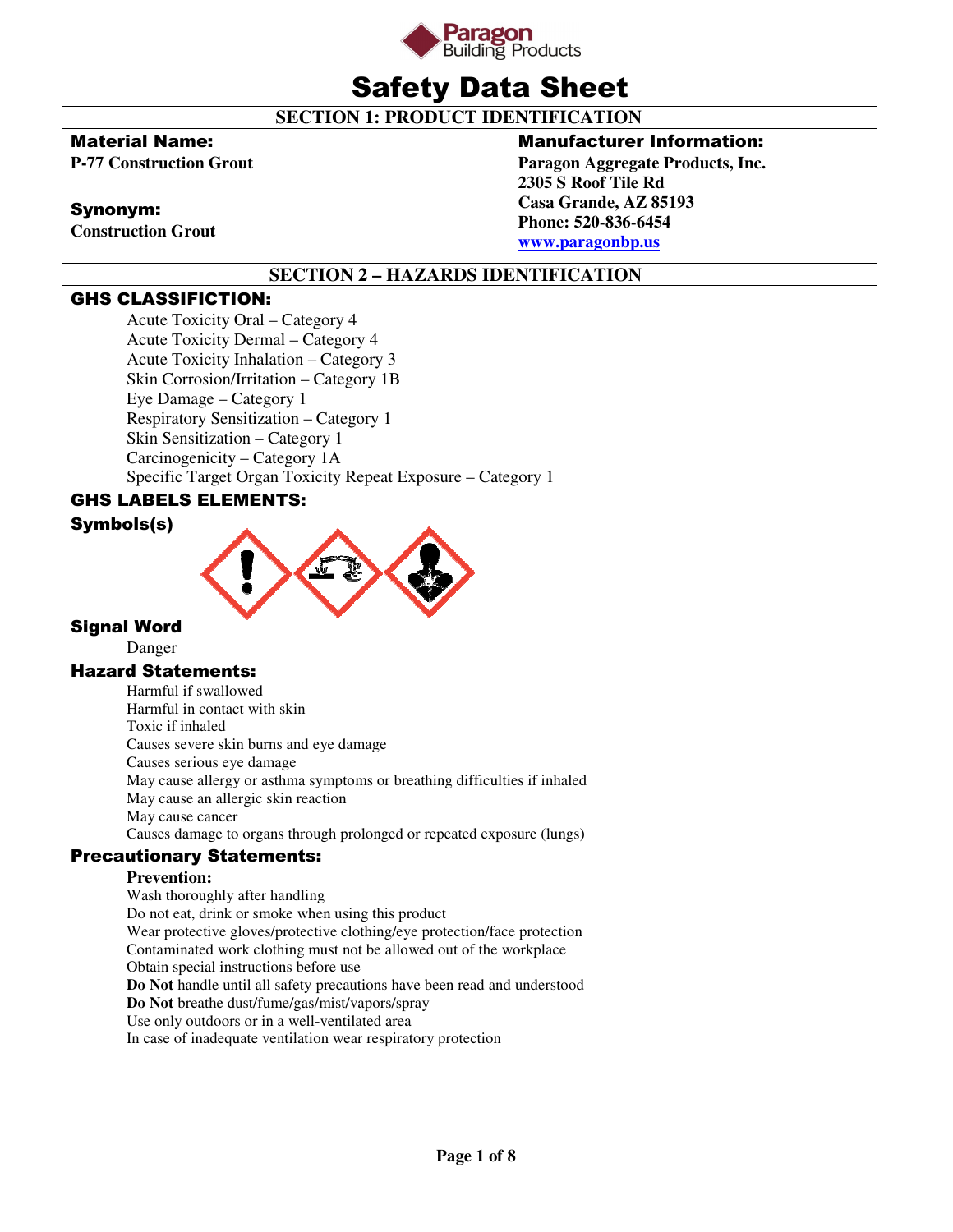

# **SECTION 2 – HAZARDS IDENTIFICATION (CONT.)**

#### Precautionary Statements:

#### **Response:**

**If swallowed:** Rinse mouth, **DO NOT** induce vomiting. Immediately call a poison center/doctor.

**If on skin (or hair:** Take off immediately all contaminated clothing. Rinse skin with water/shower. Immediately call a poison center or doctor/physician. Wash contaminated clothing before reuse.

**If inhaled:** Remove victim to fresh air and keep at rest in a position comfortable for breathing. If experiencing respiratory symptoms, call a poison center or doctor/physician.

**If in eye:** Rinse cautiously with water for several minutes. Remove contact lenses, if present and easy to do, continue rinsing, immediately call a poison center/doctor.

#### **Storage:**

 Store in a well-ventilated place Store in an appropriate container or containment structure

#### **Disposal:**

Dispose of contents/container in accordance with local/regional/international regulations

#### **SECTION 3 – COMPOSITION / INFORMATION ON INGREDIENTS**

#### **Chemical Name and Synonyms:**

| Component                  | $CAS \#$   | Percent Optional |
|----------------------------|------------|------------------|
| Cement, Portland Chemicals | 65997-15-1 |                  |
| Magnesium Oxide            | 1390-48-4  |                  |
| Ouartz                     | 14808-60-7 |                  |
| Iron Oxide                 | 1309-37-1  |                  |
| Calcium Oxide              | 1306-78-8  |                  |
| Calcium Sulfate            | 7778-18-9  |                  |
| Limestone                  | 1317-65-3  |                  |

# Component Information/Information on Non-Hazardous Components General Product Information:

**Trace Elements:** Construction Grout is made from materials mined from earth and is processed using energy provided by fuels. Trace amounts of naturally occurring, potentially harmful chemical might be detected during chemicals analysis. For example, Portland cement may contain up to 1.50% insoluble residue, some of which may be free crystalline silica. Other trace constituents may include calcium oxide, free magnesium oxide, potassium and sodium sulfate compounds, and trace metal compounds.

# **SECTION 4 – FIRST AID MEASURES**

#### First Aid Eyes:

Immediately flush eye thoroughly with water. Continue flushing eye for a least 15 minutes, including under lids, to remove all particles. Call a physician immediately.

#### First Aid Skin:

Wash skin with cool water and pH-neutral soap or mild detergent. Seek medical treatment if irritation or inflammation develops or persist. Seek medical treatment in the event of burns.

#### First Aid Inhalation:

Remove person to fresh air. If breathing is difficult, administer oxygen. If not breathing, give artificial respiration. Seek medical help if coughing and other symptoms do subside. Inhalation of large amounts of Construction grout requires immediate medical attention.

#### First Aid Ingestion:

Do not induce vomiting. If conscious, have the victim drink plenty of water and call physician.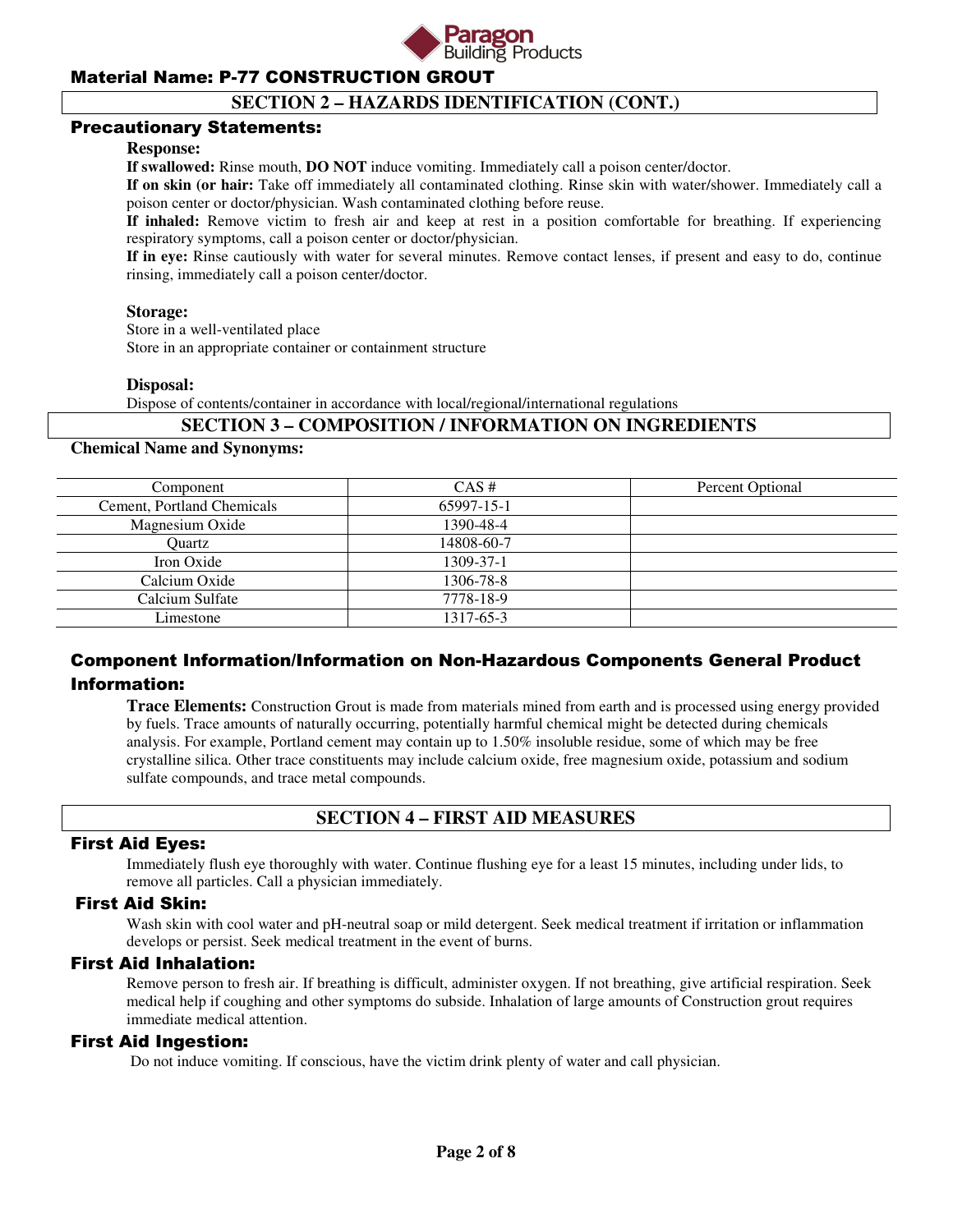

# **SECTION 5 – FIRE FIGHTING MEASURES**

#### General Fire Hazards:

See Section 9 for Flammability Properties Non combustible

# Hazardous Combustion Products:

**NONE** 

#### Extinguishing Media:

Use appropriate extinguishing media for surrounding fire

#### Unsuitable Extinguishing Media:

**NONE** 

#### Fire Fighting Equipment/Instructions:

Firefighters should wear full protective gear

# **SECTION 6 – ACCIDENTAL RELEASE MEASURES**

#### Recovery and Neutralization:

Stop the flow of material, if this is without risk

#### Personal Precautions, Protective Equipment and Emergency Procedures:

Use personal protection recommended in Section 8. Isolate the hazard area and deny entry to unnecessary and unprotected personal.

# Emergency Measures:

Isolate area, keep unnecessary personal away

#### Environmental Precautions:

Do not attempt to wash Concrete Mix down sewers or storm drains

#### Methods for Containment and Clean-up:

Collect dry material using a scoop. Avoid actions that cause dust to become airborne. Avoid inhalation of dust and contact with skin. Scrape up wet material and place on an appropriate container. Allow the material to dry before disposal.

#### Prevention of Secondary Hazards:

NONE

# **SECTION 7 – HANDLING AND STORAGE**

#### Handling Procedures:

Avoid prolonged or repeated breathing of dust. Avoid contact with eyes and skin. Promptly remove dusty clothing or clothing which is wet with cement fluids and launder before reuse. Wash thoroughly after exposure to dust or wet construction grout.

#### Storage Procedures:

Store product in a cool, dry, ventilated area. Protect against physical damage and moisture. Keep Construction grout dry until used. Normal temperature and pressures do not affect the material.

#### Incompatibilities:

Wet construction grout is alkaline; as such it is incompatible with acids, ammonium salts and metal.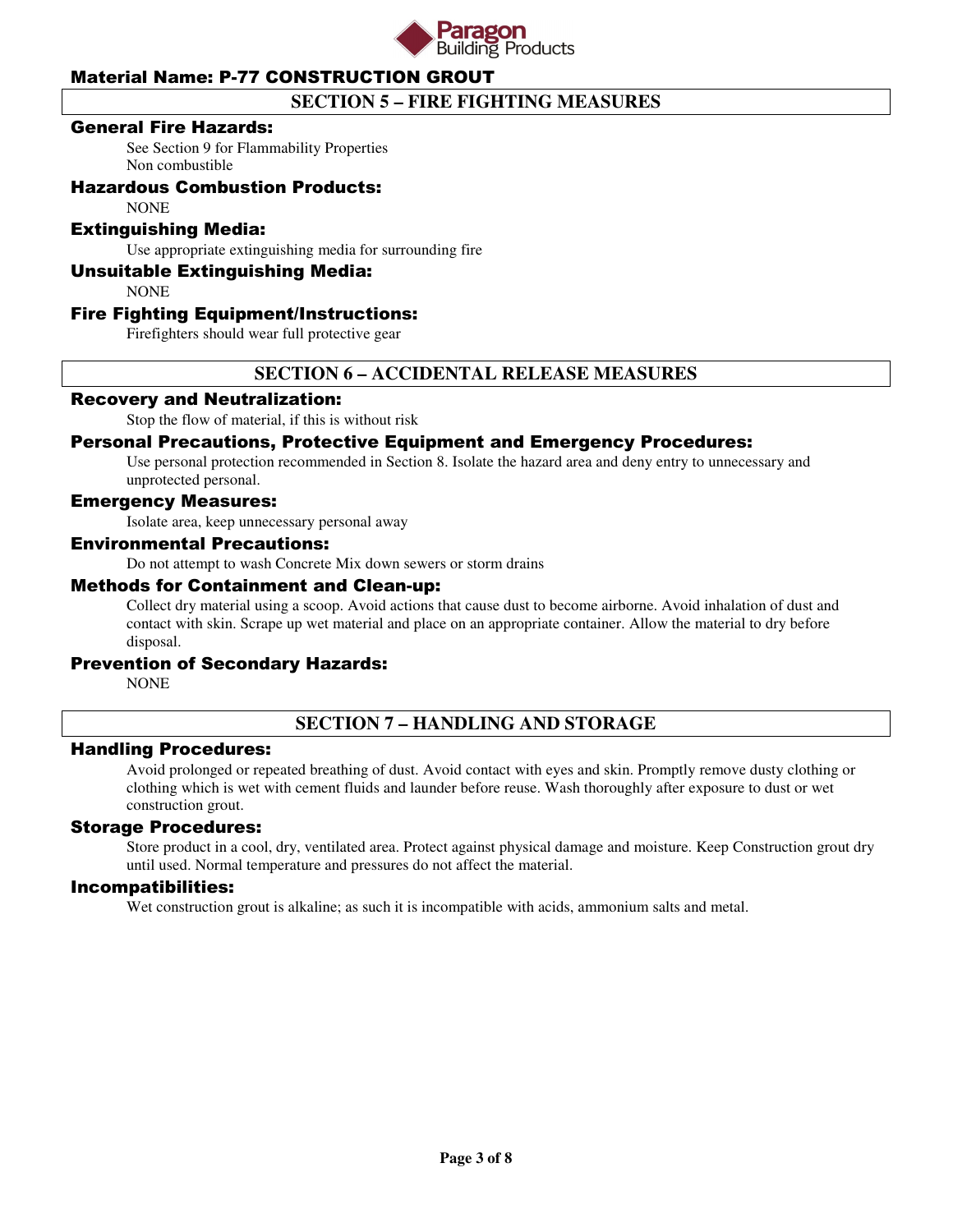

# **SECTION 8 – EXPOSURE CONTROL / PERSONAL PROTECTION**

#### Component Exposure Limits:

#### **Cement, Portland, chemicals (65997-15-1)**

 ACGIH: 1m/m3 TWA (particulate matter containing no asbestos and<1% crystalline silica, respirable fraction) OSHA: 15 mg/m3 TWA (total dust); 5 mg/m3 TWA (respirable fraction)

NIOSH: 10 mg/m3 TWA (total dust); 5 mg/m3 TWA (respirable dust)

#### **Limestone (1317-65-3)**

 OSHA: 15 mg/m3 TWA (total dust); 5 mg/m3 TWA (respirable fraction) NIOSH: 10 mg/m3 TWA (total dust); 5 mg/m3 TWA (respirable dust)

#### **Gypsum (Ca(SO4).2H2O) (13397-24-5)**

 ACGIH: 10 mg/m3 TWA (inhalable fraction, listed under Calcium Sulfate) OSHA: 15 mg/m3 TWA (total dust); 5mg/m3 TWA (respirable fraction) NIOSH: 10 mg/m3 TWA (total dust); 5 mg/m3 TWA (respirable dust)

#### **Quartz: (14808-60-7)**

 ACGIH: 0.25 mg/m3 TWA (respirable fraction) NIOSH: 0.05 mg/m3 TWA (respirable dust)

#### Engineering Measures:

Periodically wash areas contacted by dry Construction grout or by wet cement or concrete fluids with a Ph neutral soap. Wash again at the end of work. If irritation occurs immediately wash affected areas and seek treatment. If clothing becomes saturated with wet Construction grout, it should be removed and replaced with clean clothing.

#### Personal Protective Equipment:

#### **Respiratory:**

Use local or general ventilation to control exposures below applicable exposure limits, NIOSH or MSHA approved particulate filter respirators should be used in the context of respiratory protection program meeting the requirements of the OSHA respiratory protection standard [29 CFR 1910.134] to control exposures when ventilation or other controls are inadequate or discomfort or irritation is experienced. Respirator and/or filter cartridge selection should be based on American National Standards Institute (ANSI) Standards Z88.2 Practices for Respiratory Protection.

#### **Hands:**

Where prolonged exposure to unhardened Construction grout products might occur, wear impervious gloves to eliminate skin contact. Do not rely on barrier creams; barrier creams should not be used in place of gloves. Periodically wash areas contacted by wet Construction grout or its dry ingredients with pH neutral soap and water. Wash again at the end of the work. If irritation occurs, immediately wash the affected area and seek treatment.

#### **Eyes:**

Where potentially subject to splashes or puffs of Construction grout, wear safety glasses with side shields or goggles. In extremely dusty environments and unpredictable environments wear unvented or indirectly vented goggles to avoid eye irritation or injury. Contact lenses should not be worn when working with Construction grout or fresh products.

#### **Skin and Body:**

Protection is essential to avoiding potentially severe skin injury. Avoid contact with unhardened Construction grout. If contact occurs, promptly wash affected area with soap and water. Where prolonged exposure to unhardened Construction grout products might occur, wear impervious clothing and gloves to eliminate skin contact. Wear sturdy boots that are impervious to water, to eliminate foot and ankle exposure.

# **SECTION 9 – PHYSICAL AND CHEMICAL PROPERTIES**

**Appearance:** Gray Powder **Physical State:** Solid **Vapor Pressure:** Not Applicable **Boiling Point:** Not Applicable **Solubility (H2O):** Slightly Soluble **Evaporation Rate:** Not Applicable **Octanol/H2O Coeff:** Not Applicable **Flash Point Method:** None **Lower Flammability Limit (LFL):** None **Auto Ignition:** Not Applicable

**Odor:** None **pH** (in water): 12-13 **Vapor Density:** Not applicable **Melting Point:** Not Applicable **Specific Gravity:** 3.15<br> **VOC:** Not 1 **Flash Point:** None **Upper Flammability Limit (UFL):** None **Burning Rate:** None

**Not Determined**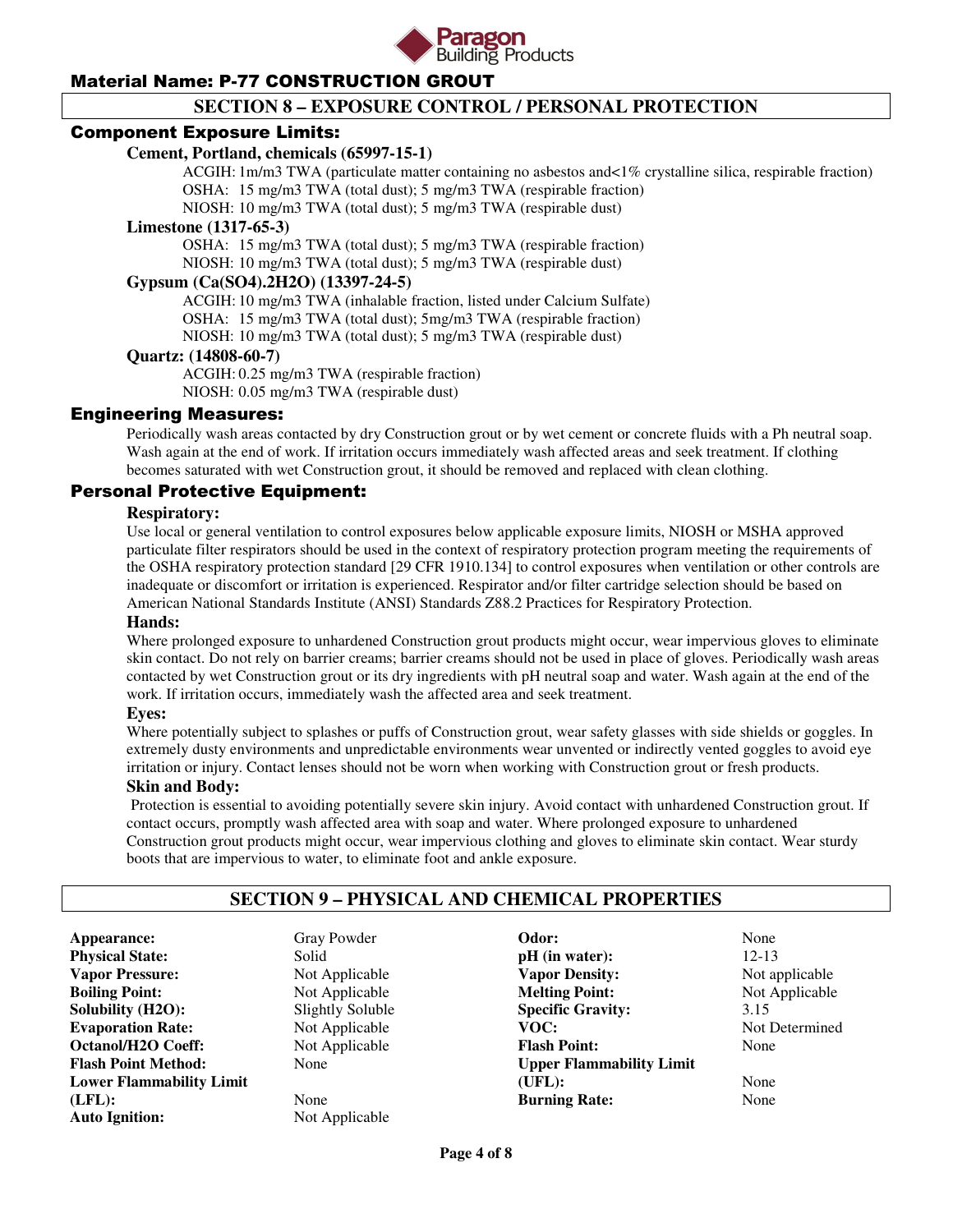

# **SECTION 10 – CHEMICAL STABILITY AND REACTIVITY INFORMATION**

#### **Chemical Stability:**

This is a stable material

#### **Hazardous Reaction Potential:**

Will not occur

# **Conditions to Avoid:**

Unintentional contact with water

#### **Incompatibility Products:**

Wet Construction grout is alkaline, As such it is incompatible with acids, ammonium salts and phosphorous **Hazardous decomposition:** Will not spontaneously occur. Adding water produces (caustic) calcium hydroxide

# **SECTION 11– TOXICOLOGICAL INFORMATION**

# Acute Toxicity: **Component Analysis – LD50/LC50**

**Quartz (14808-60-7)**  Oral LD50 Rat 500 mg/kg

# Potential Health Effects:

#### **Skin Corrosion Property/Stimulativeness**

 Discomfort or pain cannot be relied upon to alert a person to a hazardous skin exposure. Consequently, the only effective means of avoiding skin injury or illness involves minimizing skin contact, particularly contact with wet Construction grout. Exposed persons may not feel discomfort until hours after the exposure has ended and significant injury has occurred. Exposure during the handling or mixing of the dry ingredients in concrete mix may cause drying of the skin with consequent mild irritation or more significant effects attributable to aggravation of other conditions. Exposure to wet Construction grout may cause more skin effects including thickening, cracking or fissuring of the skin. Prolonged exposure can cause severe damage in the form of (caustic) chemical burn.

#### **Eye Critical Damage/Stimulativeness**

 Exposure to airborne dust during the handling or mixing of the dry ingredients in Construction grout may cause immediate or delayed irritation or inflammation. Eye contact by splashes of wet Construction grout may cause effects ranging from moderate eye irritation to chemical burns and blindness. Such exposures require immediate first aid (see Section 4) and medical attention to prevent significant damage to the eye.

#### **Ingestion**

 Although inadvertent ingestion of small quantities of wet Construction grout or its dry ingredients are not known to be harmful, accidental ingestion of larger quantities can be harmful and requires immediate medical attention. **Inhalation** 

 Exposure to Construction grout in excess of the applicable TLV or PEL (see section 2) may cause or aggravate other lung conditions. The ingredients in Construction grout may contain trace amounts of crystalline silica. Exposure to these ingredients in excess of the applicable TLV or PEL (see Section 2) may cause or aggravate other lung conditions. Exposure to Construction grout may cause irritation to the moist mucous membranes of the nose, throat, and upper respiratory system. It may also leave unpleasant deposits in the nose.

# **Respiratory Organs Sensitization/Skin Sensitization**

 May cause allergy or asthma symptoms or breathing difficulties if inhaled, some individuals may exhibit an allergic response upon exposure to wet Construction grout. The response may appear in a variety of forms ranging from a mild rash to severe skin ulcers. Persons already sensitized mat react to their first contact with the product. Other persons may first experience this effect after years of contact with Construction grout products.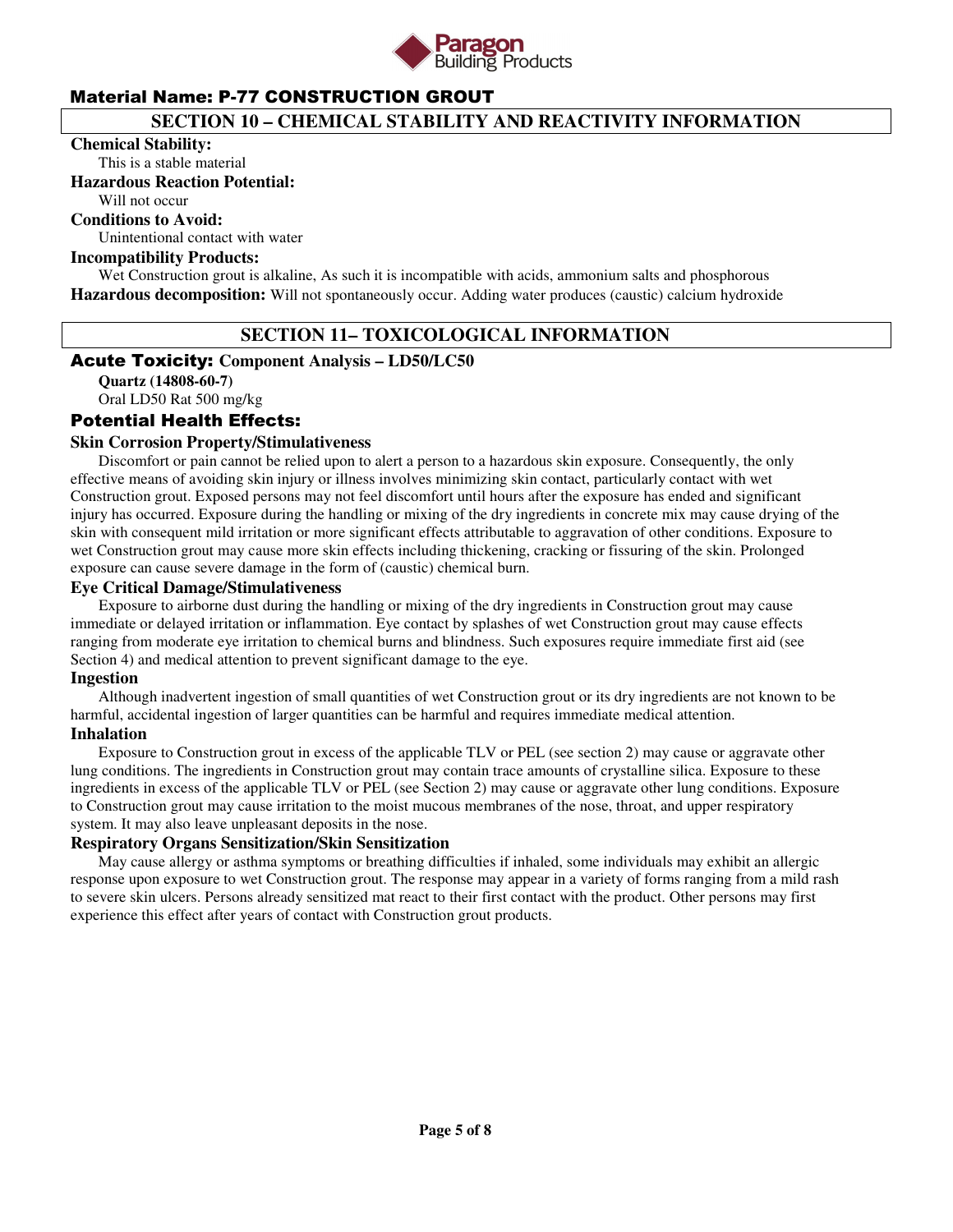

# **SECTION 11– TOXICOLOGICAL INFORMATION CONT.**

#### Generative Cell Mutagenicity

This product is not reported to have any mutagenic effects

#### **Carcinogenicity**

#### **A: General Product Information**

May cause cancer: Prolonged and repeated exposure to airborne free respirable crystalline silica can result in lung disease and/or lung cancer! IARC states that crystalline silica in the form of quartz or cristobalite from occupational sources is carcinogenic to humans (Group 1).

#### **B: Component Carcinogenicity**

| ACGIH:              | A4 – Not Classified as a Human Carcinogen                                               |
|---------------------|-----------------------------------------------------------------------------------------|
| Quartz (14808-60-7) |                                                                                         |
| ACGIH:              | A2 – Suspected Human Carcinogen                                                         |
| NIOSH:              | potential occupational carcinogen                                                       |
| NTP:                | Known Human Carcinogen (respirable size) (Select Carcinogen)                            |
| IARC:               | Monograph 100C [2012] (listed under Crystalline silica inhaled in the form of quartz or |
|                     | cristobalite from occupational sources); Monograph 68 [1997] (Group 1 (carcinogenic to  |
|                     | humans)                                                                                 |
|                     |                                                                                         |

#### **Reproductive Toxicity**

This product is not reported to have any reproductive toxicity effects

# Specified Target Organ General Toxicity:

#### **Single Exposure**

This product is not reported to have any single exposure specific target organ toxicity effects

#### **Specified Target Organ General**

Causes damage to organs through prolonged or repeated exposure (lungs)

#### **Aspiration Respiratory Organs Hazard**

This product is not reported to have any aspiration hazards

# **SECTION 12 – ECOLOGICAL INFORMATION**

#### **Ecotoxicity**

#### **A: General Product Information**

This product is not reported to have any ecotoxicity effects

#### **B: Component Analysis – Ecotoxicity – Aquatic Toxicity**

No ecotoxicity data are available for this product's components

#### **Persistence/Degradability**

No information available for the product

#### **Bioaccumulation**

No information available for the product

#### **Mobility in Soil**

No information available for the product

# **SECTION 13 – DISPOSAL CONSIDERATIONS**

#### Waste Disposal Instructions

See Section 7 for Handling Procedures. See Section 8 for Personal Protective Equipment recommendations

# Disposal of Contaminated Containers or Packaging

Dispose information available for the product

#### **SECTION 14 – TRANSPORTATION INFORMATION**

# DOT Information

#### **Hazardous materials description proper shipping name:**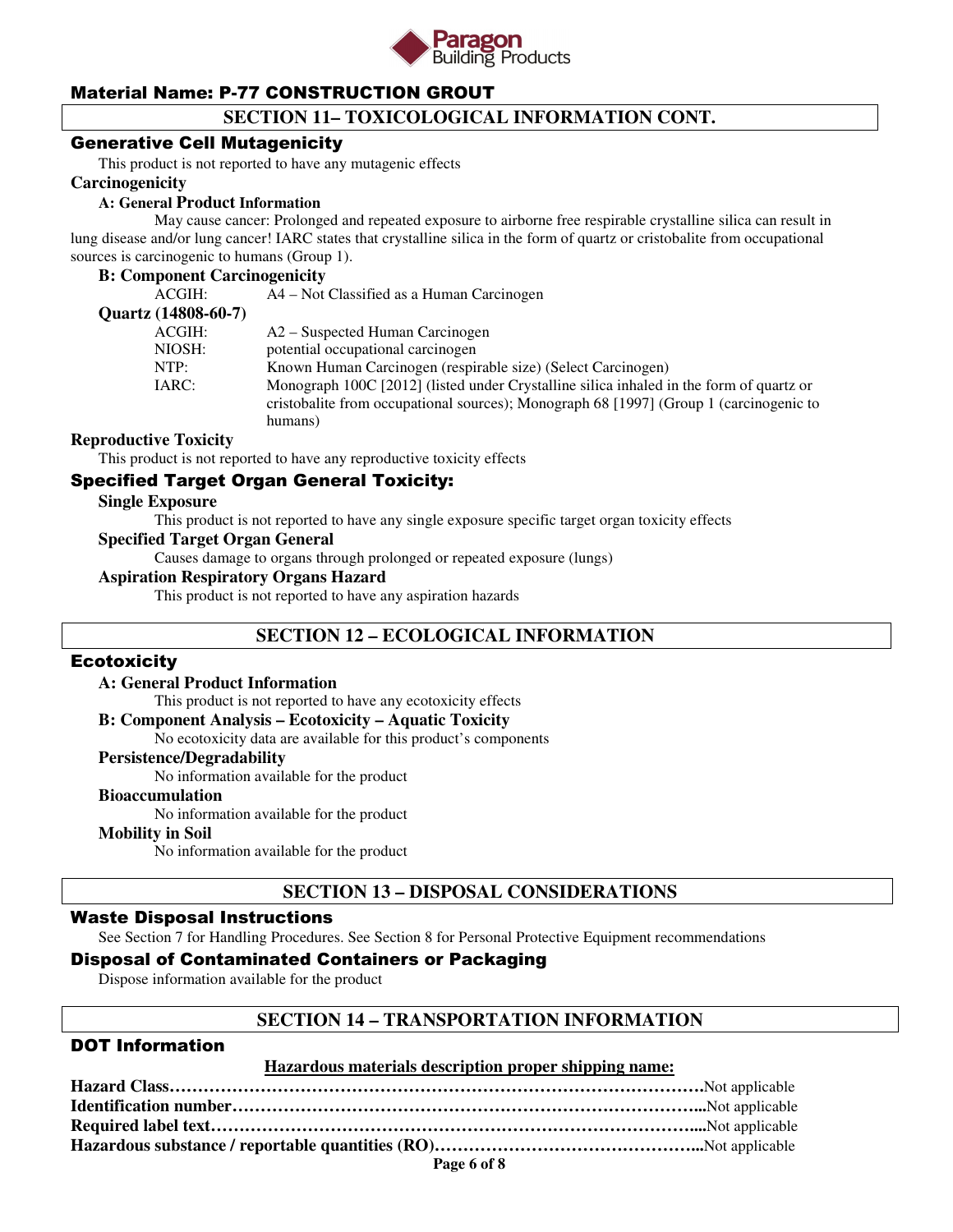

# **SECTION 15 – REGULATORY INFORMATION**

#### Regulatory Information

#### **US Federal Regulations**

#### **Component Analysis**

None of this products components are listed under SARA Section 302 (40 CFR 355 Appendix A). SARS Section 313 (40 CFR 372.65), or CERCLA (40 CFR 302.4)

#### **State Regulations**

#### **Component Analysis – State**

The following components appear on one or more of the following state hazardous substances lists;

| Components                  | <b>CAS</b> | CА             | MA             | MN  | N.  | PА  | <b>RI</b>      |
|-----------------------------|------------|----------------|----------------|-----|-----|-----|----------------|
| Cement, Portland, Chemicals | 65997-15-1 | N <sub>0</sub> | <b>Yes</b>     | Yes | Yes | Yes | N <sub>0</sub> |
| Limestone                   | 1317-65-3  | N <sub>0</sub> | <b>Yes</b>     | Yes | Yes | Yes | No             |
| Gypsum $(Ca(SO4).2H2O)$     | 13397-24-5 | N <sub>o</sub> | N <sub>o</sub> | Yes | Yes | Yes | No             |
| Ouartz                      | 1408-60-7  | No             | <b>Yes</b>     | Yes | Yes | Yes | N <sub>0</sub> |

The following statement(s) are provided under the California Safe Drinking Water and Toxic Enforcement Act of 1986 (Proposition 65):

WARNING! This product contains chemicals known to the state of California to cause cancer, birth defects, or other reproductive harm.

#### **Component Analysis – WHMIS IDL**

 No components are listed in the WHMIS IDL **Additional Regulatory Information** 

#### **Component Analysis – Inventory**

| Component                   | CAS#       | <b>TSCA</b> | CAN         | EEC           |
|-----------------------------|------------|-------------|-------------|---------------|
| Cement, Portland, Chemicals | 65997-15-1 | <b>Yes</b>  | DSL         | <b>EINECS</b> |
| Limestone                   | 1317-65-3  | Yes         | <b>NDSL</b> | <b>EINECS</b> |
| Gypsum $(Ca(SO4), 2H2O)$    | 13397-24-5 | No          | DSL         | No            |
| Quartz                      | 14808-60-7 | Yes         | DSL         | <b>EINECS</b> |